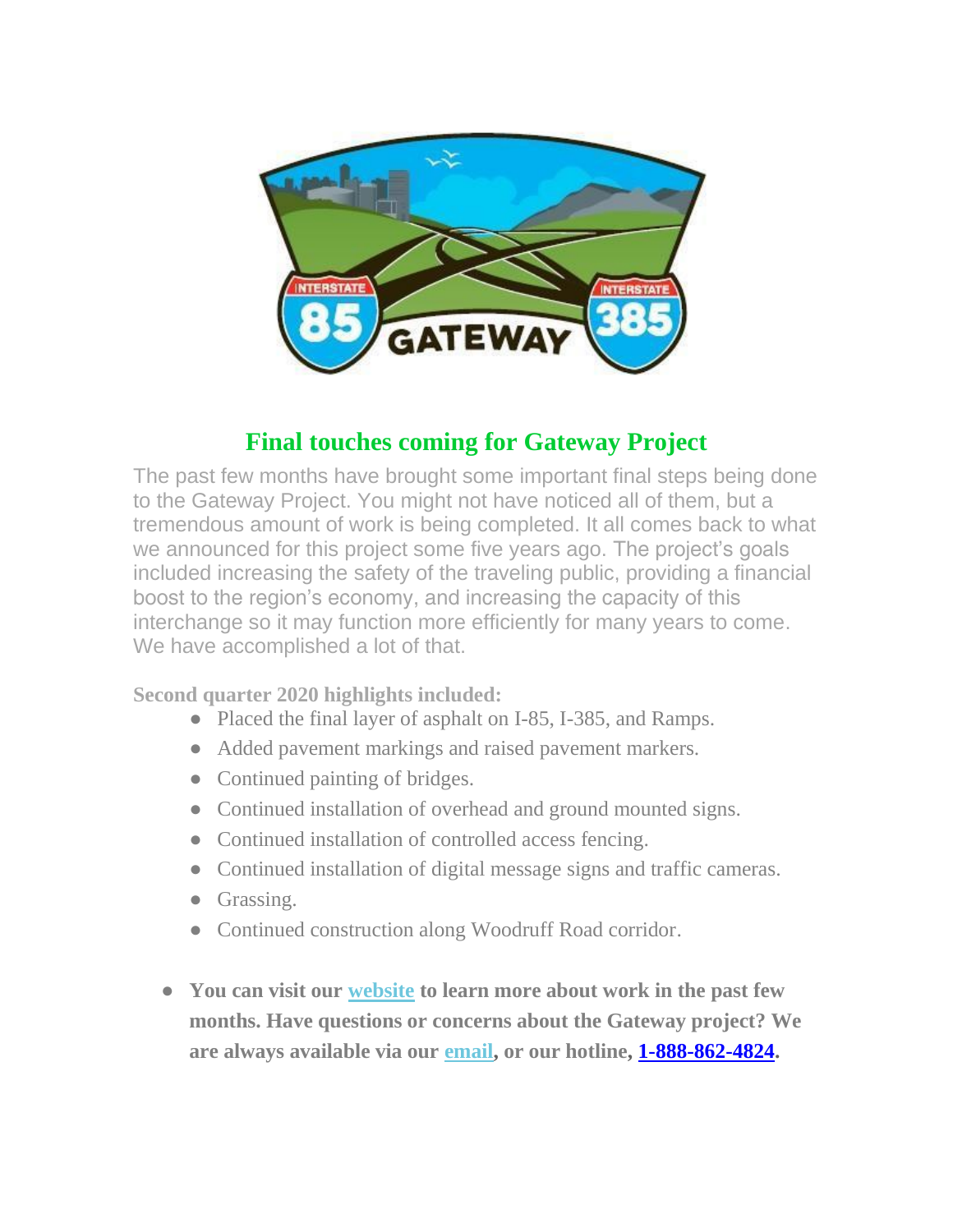# **Upcoming Activities:**

Here is what we project for the next few months of work:

- Complete painting of bridges.
- Complete installation of overhead and ground mounted signs.
- Complete controlled access fencing.
- Complete installation of digital message signs and traffic cameras.
- Final Grassing.
- Complete construction along Woodruff Road corridor.
- Final Cleanup and Demobilization.

### **In the News**

The Gateway Project often appears in the local media as we share important notices. Here are some of the stories you may have missed.

106.3 WORD [giving some updates on closures](https://1063word.radio.com/articles/news/gateway-lane-closure) Stories in [Greenville News](https://www.greenvilleonline.com/story/news/2020/05/11/due-complications-385-detour-remain-place-monday-greenville-sc/3107159001/) and [WYFF 4](https://www.wyff4.com/article/construction-delays-on-bridge-extend-detour-at-i-85385-interchange-today/32432516) on about bridge work Story on [FOX Carolina](https://www.foxcarolina.com/news/officials-1-lane-of-woodruff-road-to-close-wed-thurs-for-curb-gutter-installation/article_c36b1562-aa8b-11ea-ad9c-bf8d5af4f26e.html) giving updates on progress on Woodruff Road

You can read all of the stories [here.](http://www.85385gateway.com/news.aspx)

# **Stay Connected to Stay Informed**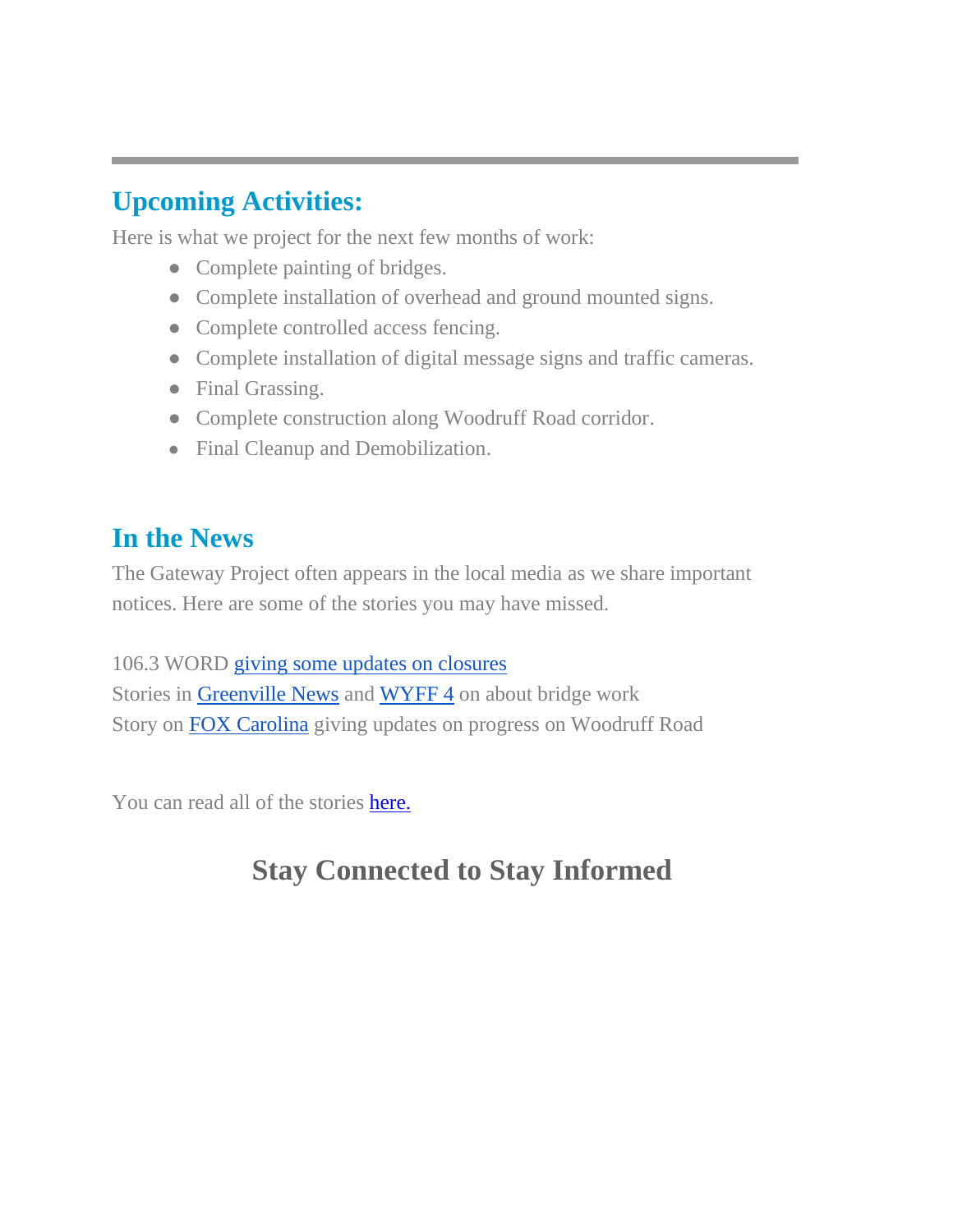

# **Where can I get more information on the Gateway Project?**

One of the best places to find information on the Gateway Project is on our website, [www.85385gateway.com.](http://www.85385gateway.com/) There you will find items such as a video **overview**, some more **FAQs**, a corridor **analysis**, details on the [companies](http://www.85385gateway.com/team.aspx) working on the project and much, much more. You can also find more information on our frequently updated [Facebook](about:blank) page.